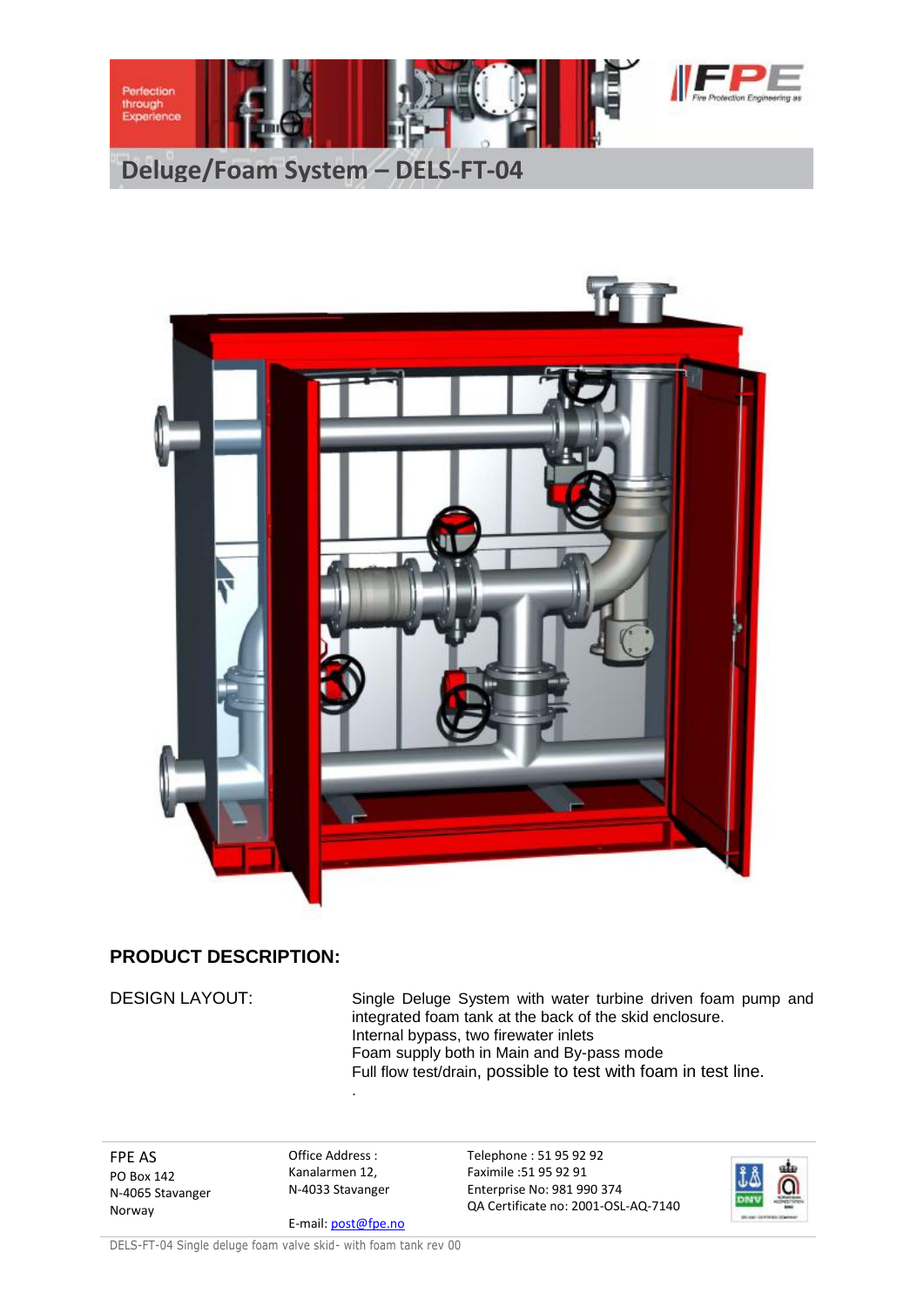

**Deluge/Foam System – DELS-FT-04**

Water Piping/Valves: Titanium Foam Piping/Valves: AISI 316 Foam Pump & Driver: Bronze

STANDARD MATERIALS: Cabinet: SST AISI 316, painted externally

ALTERNATIVE MATERIALS: Piping: CuNi 90/10, Super Duplex<br>Valves: Values: Super Duplex, BS1400 AB Super Duplex, BS1400 AB2/LG2,

WORKING PRESSURE: 20 barg

FPE AS PO Box 142 N-4065 Stavanger Norway

Office Address : Kanalarmen 12, N-4033 Stavanger

E-mail: post@fpe.no

Telephone : 51 95 92 92 Faximile :51 95 92 91 Enterprise No: 981 990 374 QA Certificate no: 2001-OSL-AQ-7140



DELS-FT-04 Single deluge foam valve skid- with foam tank rev 00